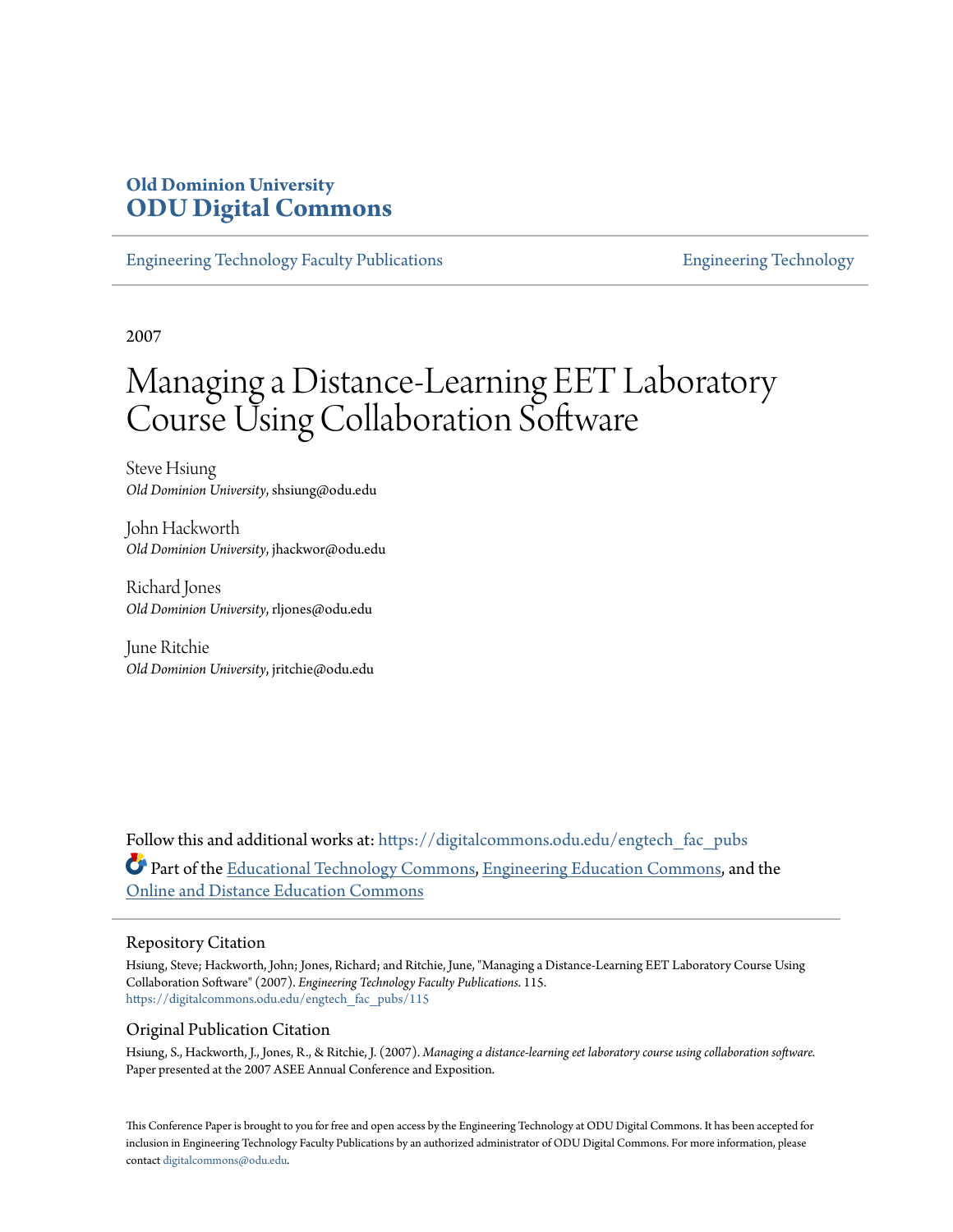## **AC 2007-1317: MANAGING A DISTANCE-LEARNING EET LABORATORY COURSE USING COLLABORATION SOFTWARE**

#### **Steve Hsiung, Old Dominion University**

STEVE C. HSIUNG Steve Hsiung is an associate professor of electrical engineering technology at Old Dominion University. Prior to his current position, Dr. Hsiung had worked for Maxim Integrated Products, Inc., Seagate Technology, Inc., and Lam Research Corp., all in Silicon Valley, CA. Dr. Hsiung also taught at Utah State University and California University of Pennsylvania. He earned his BS degree from National Kauhsiung Normal University in 1980, MS degrees from University of North Dakota in 1986 and Kansas State University in 1988, and a PhD degree from Iowa State University in 1992.

#### **John Hackworth, Old Dominion University**

JOHN R. HACKWORTH is Program Director for the Electrical Engineering Technology program at Old Dominion University. He holds a B. S. Degree in Electrical Engineering Technology and a Master of Science Degree in Electrical Engineering from Old Dominion University. Prior to joining Old Dominion University, John had about 20 years of industrial experience. He is one of a few faculty members holding the special designation of University Professor.

#### **Richard Jones, Old Dominion University**

RICHARD L. JONES has been teaching at ODU since 1994. His areas of interest include digital and linear systems including hybrid circuits as well as microprocessor interfaces and controllers. In addition, his current research activities are in the field of teaching labs via the Internet. Mr. Jones is a retired United States Navy Submarine Service Lt. Commander with sub-specialties in Ballistic Missile, Torpedo, Sonar, and Radio systems. Mr. Jones has previously taught Mechanical Engineering Design at the United States Military Academy (ARMY), West Point , N.Y., and Electrical Engineering at the United States Naval Academy, Annapolis, Md. He holds an ASEET from Cameron University, a BSEET from Oklahoma State University, and a Master of Engineering in Electronics Engineering from the Naval Postgraduate School at Monterey, California.

#### **June Ritchie, Old Dominion University**

JUNE RITCHIE is a Senior Instructional Designer and Instructor for the Center for Learning Technologies in the Old Dominion University Office of Distance Learning. She joined the staff of Old Dominion University in 1999.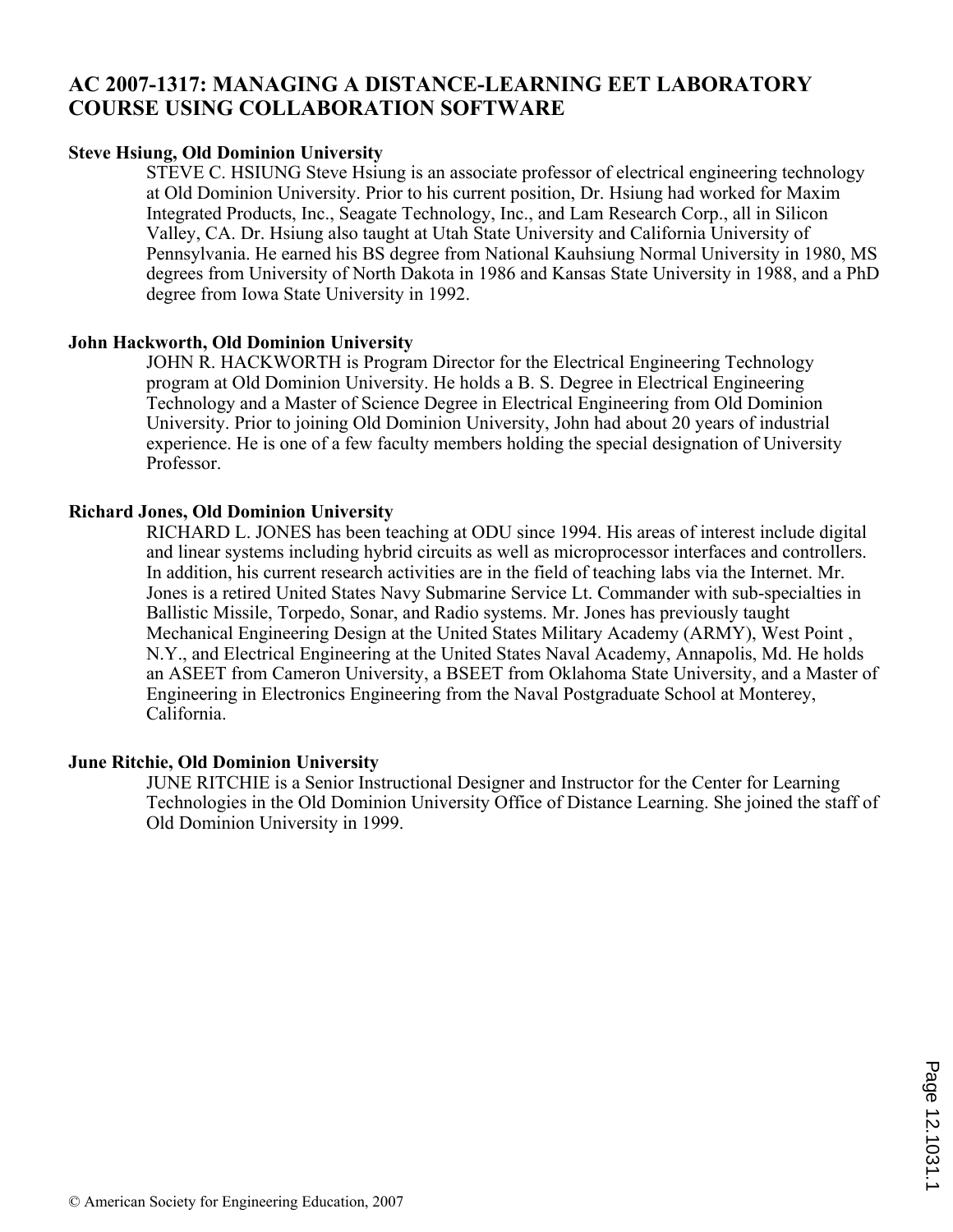# **Managing a Distance-Learning EET Laboratory Course Using Collaboration Software**

#### **Abstract**

Methods of managing various distance learning EET laboratory courses using collaboration software are detailed. Particular emphasis is given to different types of collaboration software, advantages and disadvantages of each, and student and faculty feedback on the effectiveness of each.

#### **Introduction**

As part of Old Dominion University's distance education program, the Electrical Engineering Technology program offers several on-line (web-based) laboratory courses. In an effort to give the distance education students an equitable educational experience and facilitate course assessment, the on-line laboratory courses are structured so that students perform the same experiments and submit the same deliverables as their on-campus counterparts.

However, although the ODU EET faculty attempt to make the on-campus and off-campus laboratory courses as equivalent as possible, because of logistical differences, the courses simply cannot be made *identical*.<sup>1</sup> The on-campus student has an apparent advantage over the distance education student in that he/she is part of a physical community with ready access to the university laboratory facilities, the instructor, and fellow students. Similarly, the instructor has easy access to the circuitry designed by the student, thereby apparently making the correction of any mistake, evaluation of student performance, and grading relatively easy. Providing a similar environment to a distance education student is more of a challenge. It is the purpose of this paper to concentrate on the evolution of methods implemented at Old Dominion University that help to "level the playing field" for both the distance education student and the instructor in an elearning community, $\frac{11}{11}$  so that the educational experience and student assessment are identical or at least as similar as possible to that for the on-campus student.

In this paper, particular attention is given to collaboration software. Many variations of collaboration software (both free and licensed) are currently available such as Blackboard Virtual Classroom (Backboard, Inc.), NetMeeting (Microsoft Corporation), Messenger (Yahoo!, Inc.), Skype (Skype Limited), and Acrobat Connect Professional (Adobe Systems Incorporated, formerly named Macromedia Breeze). In this particular study, Blackboard, NetMeeting, and Acrobat Connect were chosen because of their voice, video, whiteboard, and application sharing features that are essential to the on-line laboratory exercises, and their availability at the institution. Each of these software packages has been used by the authors, and quantitative data has been collected and analyzed, and is presented in the form of student performance, student feedback, and learning achievement results.

Additionally, further discussion in this paper outlines how collaboration software is used to enable each facet of the course, and the suitability of each software solution (both pros and cons) to implement each facet.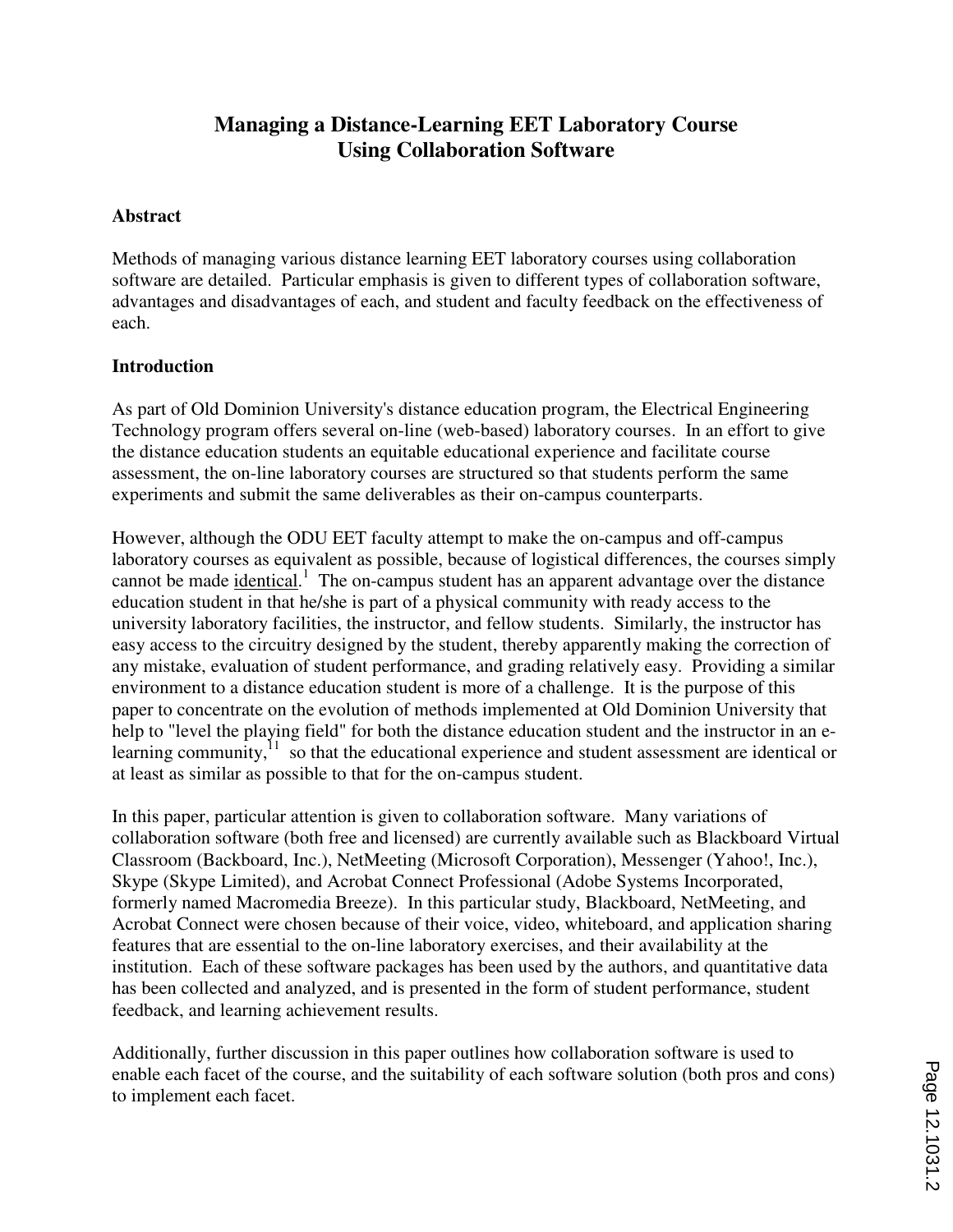#### **Review of Hands-on Distance Learning**

Traditional engineering technology curricula focus on applied engineering and hands-on experience that educates students with real experimental approach projects and lab exercises.<sup>2</sup> The wide availability of the internet and computers makes the delivery of educational materials beyond the limits of the traditional classroom teaching format easily available to a large pool of non traditional students.

Distance learning is a curriculum delivery technique that has been widely implemented for many years to meet the increasing demands of those students who are not able to attend conventional on-campus classroom or laboratory courses. Most distance learning courses focus on web based static material presentation and "question  $\&$  answer" format.<sup>3,4</sup> Other distance learning implementations contain software simulations and virtual laboratories.<sup>5</sup> However, the current trend is to move toward more face-to-face interaction between students and instructors in distance education courses  $6$ , a trend that has been driven by TAC of ABET's view that distance learning courses should not differ from their on-campus counterparts.<sup>7</sup> The obvious goal is to make distance education course pedagogy as similar as possible to that of on-campus classes. Implementing hands-on distance education courses such as microprocessor/microcontroller programming and control exercises, and assisting the students with effective trouble shooting techniques requires various unique methods to bring real time audio and video, white board, and file sharing to the distance learning students.<sup>8,9</sup> To meet these criteria, the distance learning courses rely heavily on the selection and implementation of appropriate and effective collaboration software. $10,11$ 

## **Course Pedagogy**

The particular Old Dominion University courses described in this paper are the EET325 Microprocessor Laboratory, which is a combination hardware/software laboratory based on the Microchip PIC16F84A microcontroller, and EET470 Microprocessor System Design, which is also a hardware/software course based on the Microchip PIC16F84A/PIC16F877A and C++ high level language program design. In these courses, students (both on-campus and distancelearning) are required to construct several microcontroller-based experimental circuits, develop and debug the microcontroller assembly or C++ language codes to communicate to a PIC based system, and demonstrate operation of the circuit. Software is developed and simulated using the Microchip MPLAB suite (downloaded freeware). Students are required to locate and purchase their own components for these courses.

Grading in the course is based upon verification of hardware performance of each experiment and project, submission of properly formatted assembly language source code or C++ code, and periodic quizzes on the material covered in each experiment or project. In the early stages of the course, experiment are assigned weekly, while in the later stages of the course, students are allowed two-to-three weeks per project due to increased complexity of the required software and hardware.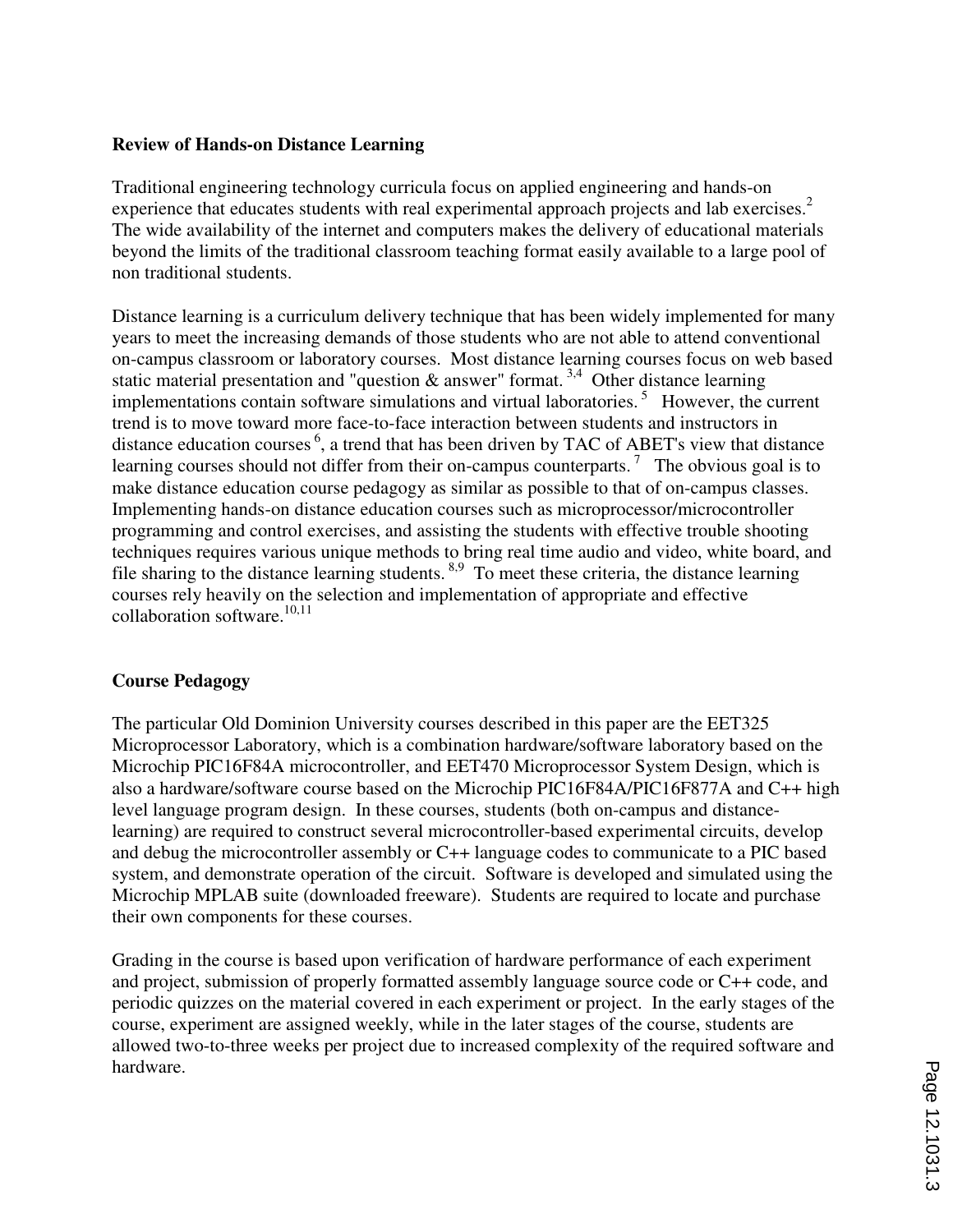#### **Distance Learning Issues**

When offering the microprocessor lab course to an e-learning community, the instructor must overcome four fundamental obstacles that could make the learning experience in the distance learning laboratory unequal to that of the on-campus course. These are obstacles that are unique to the distance education format, and are not normally present when offering the course in an oncampus format. They are 1) the level of interaction between students, 2) the challenge to the instructor to directly assist the student one-on-one to overcome software or hardware problems and software or hardware debugging, $12$  3) the challenge to the instructor to teach programming skills to the class as a group, and 4) the challenge to the instructor to clearly witness the operation or precisely pinpoint the bug(s) in the students' software or hardware and grade the performance.

In the distance learning version of the Microprocessor Laboratory (EET325), collaboration software is used to overcome these obstacles. Among various types of collaboration software available, the authors have employed the most popular (Blackboard) and the most versatile (NetMeeting and Acrobat Connect). For the benefit of readers unfamiliar with any or all of these software programs, a brief description of each and its implementation follow.

## **Blackboard Virtual Classroom®**

Blackboard is the mainstay of most college and university course collaboration software. It provides a web-based portal that is password secured. It allows instructors to post course documents, staff information, assignments, announcements, assessments, grades, and give online tests and examinations. Additionally, an email system is provided so that instructors can communicate directly with individual students, groups, or an entire class via email; and assignment submission tools ("digital drop box") are available which allows students to submit assignments electronically. Student-student and student-instructor interaction is available via asynchronous threaded discussion and via a synchronous collaboration portal which allows course lectures and instructor office hours via text chat and whiteboard. Meetings can be recorded, thereby creating archives that are available for viewing at any time. No voice, video, or application sharing is available in Blackboard and the structure of the classroom is preconfigured and inflexible. Students often experience being dropped out of the session and must reconnect. There is no indication they have lost connection until they attempt to post a comment. Also, there are no tools available in the Virtual Classroom to help the student identify or correct connection issues. Figure 1 presents a screen capture of the Blackboard Instructor's Control Panel illustrating the options available to the instructor.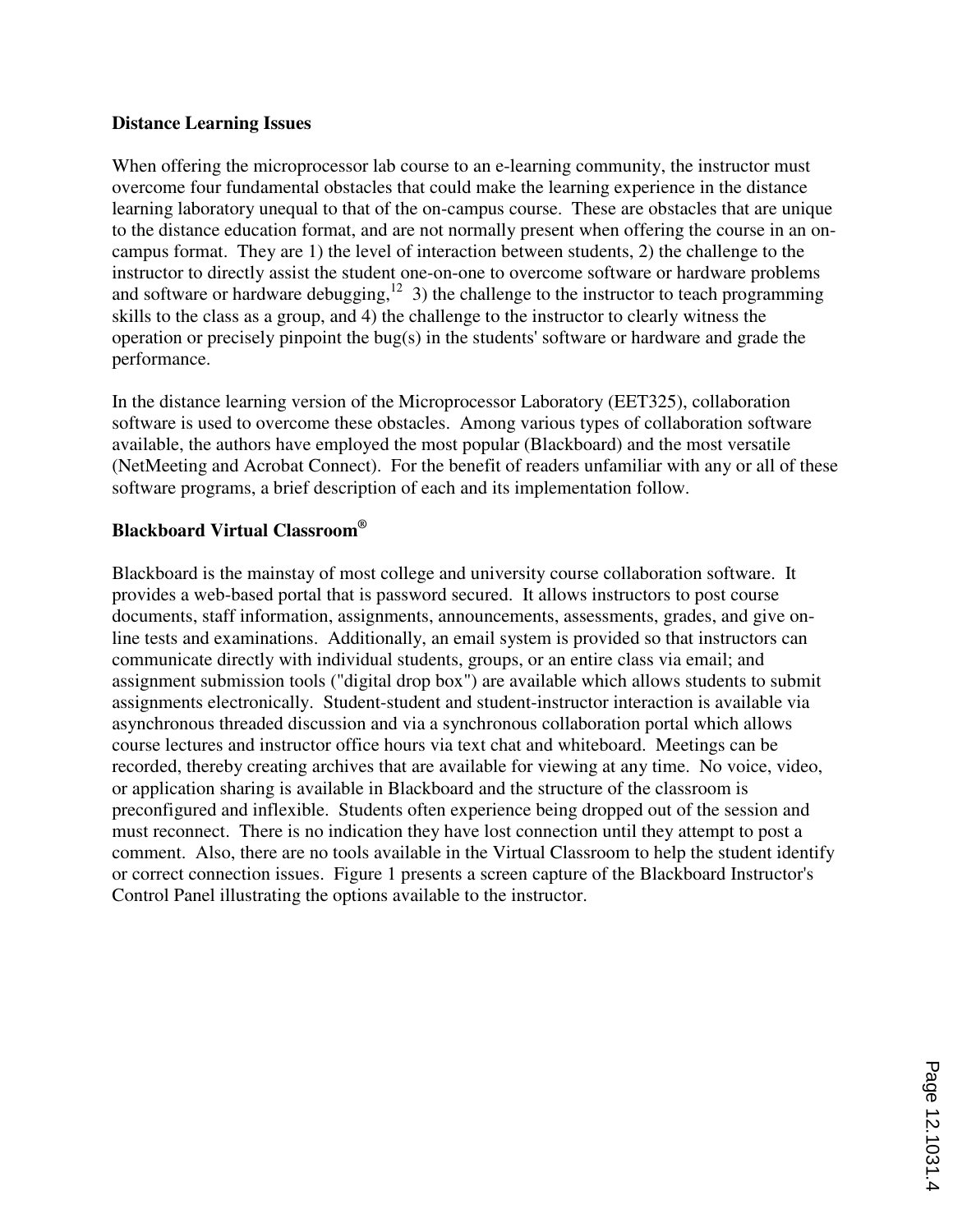

**Figure 1 - Blackboard Instructor's Control Panel Screen** 

## **Acrobat Connect Professional®**

Acrobat Connect is a rather new addition to available collaboration software. It is mainly designed to provide an on-line meeting space for business and academia, and, like Blackboard, it consists of a web-based platform that requires only a web browser for access. Acrobat Connect provides many of the same chat and whiteboard functions of Blackboard; however, it adds voice and video communication. It also has application and desktop sharing, file sharing, and a PowerPoint presentation interface. Meeting rooms can be totally customized by the meeting moderator; that is, meeting panels (called "pods") containing chat, whiteboard, typed notes, and applications can be created, deleted, resized, and positioned as determined by the moderator. Figure 2 is a screen capture of an Acrobat Connect meeting room showing some of the various pods that are available and how they can be used. In this illustration, the instructors have switched off their cameras in order to conserve bandwidth (the video pod in the lower left corner). Notice also that while the instructor is displaying samples of assembly language code in the notes pod (right side), the students are discussing their experiences in debugging the experiment in the chat pod (center). In this example, the instructor is using voice and the students are using text-based chat. After some experimentation it was found that this combination provided the best 2-way communication while conserving bandwidth for possible application sharing.

If the instructor requires one-on-one meetings with students, a special meeting room can be created in which the student is given presenter-level permission. This allows the student to activate both a camera and voice which provides a means whereby the instructor can watch the student operate the necessary course software, the instructor can use application sharing to demonstrate to the student how to overcome problems, and allow the student to demonstrate circuit operation by showing the circuit on-camera.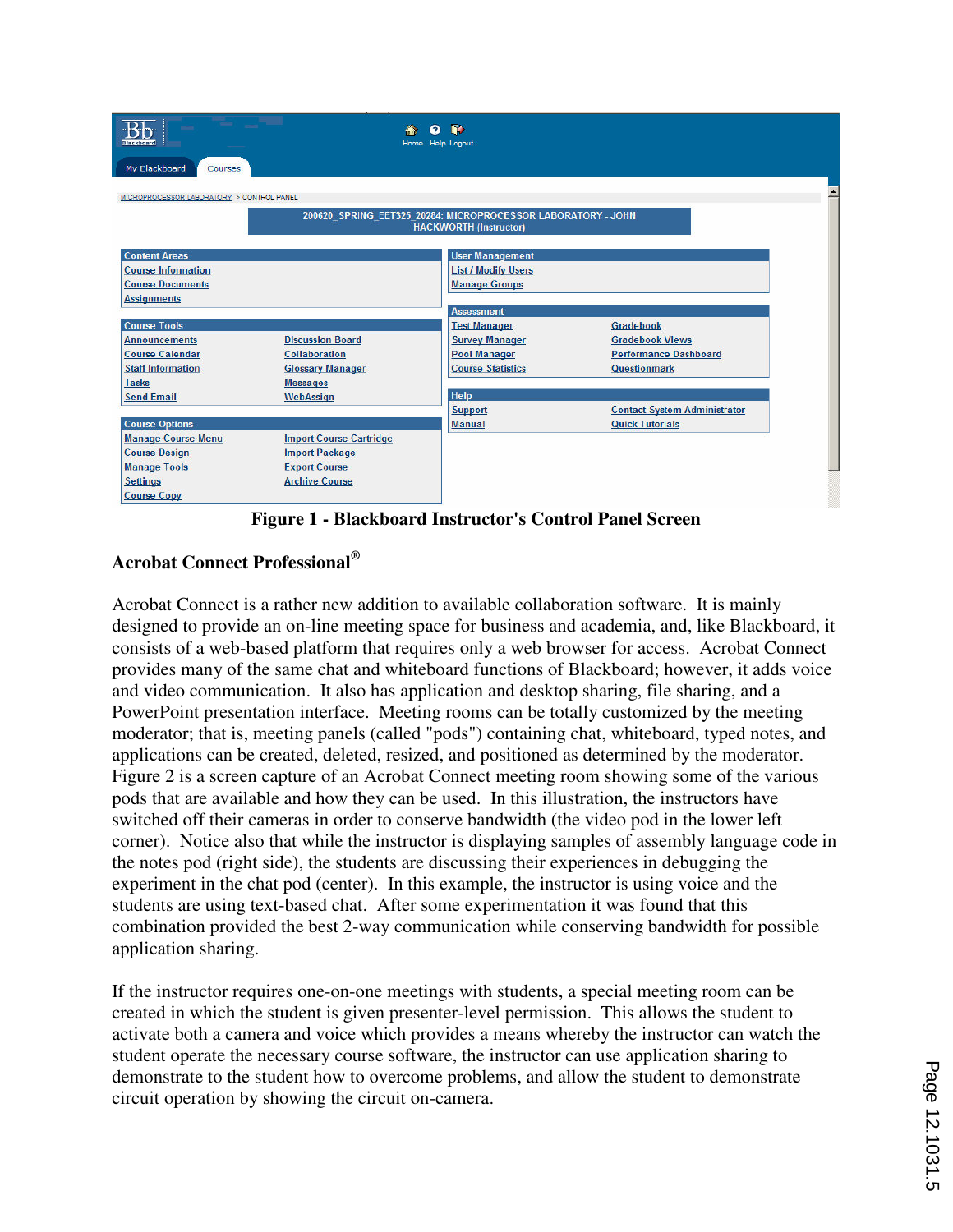Acrobat Connect also contains several utilities allowing users to tailor the software performance to the bandwidth of their connection ("LAN", "DSL", or "Dialup"). By selecting a slower connection speed, Acrobat Connect reduces the video quality and audio bandwidth in order to maintain a consistent, synchronized flow of audio and video and maintain the two synchronized. A connection speed measurement utility measures the connection speed and suggests the correct setting. Another utility is recording, where meetings can be recorded and archived for later access through a web URL.

Institutions can choose to purchase a software license allowing them to install and run Acrobat Connect on their server system, or, for institutions with limited IT support, Adobe® will rent server space to institutions. Acrobat Connect licenses are priced according to the desired number of users that are allowed to access the server at any given time. Institutions with large classes will naturally pay more for a license than those with many small classes (as long as the classes do not meet simultaneously). Adobe claims that Acrobat Connect is capable of handling up to 2500 simultaneous users in a meeting; however the authors have only used Acrobat Connect with class sizes of 20-25 to date.



Figure 2 - Acrobat Connect Meeting Screen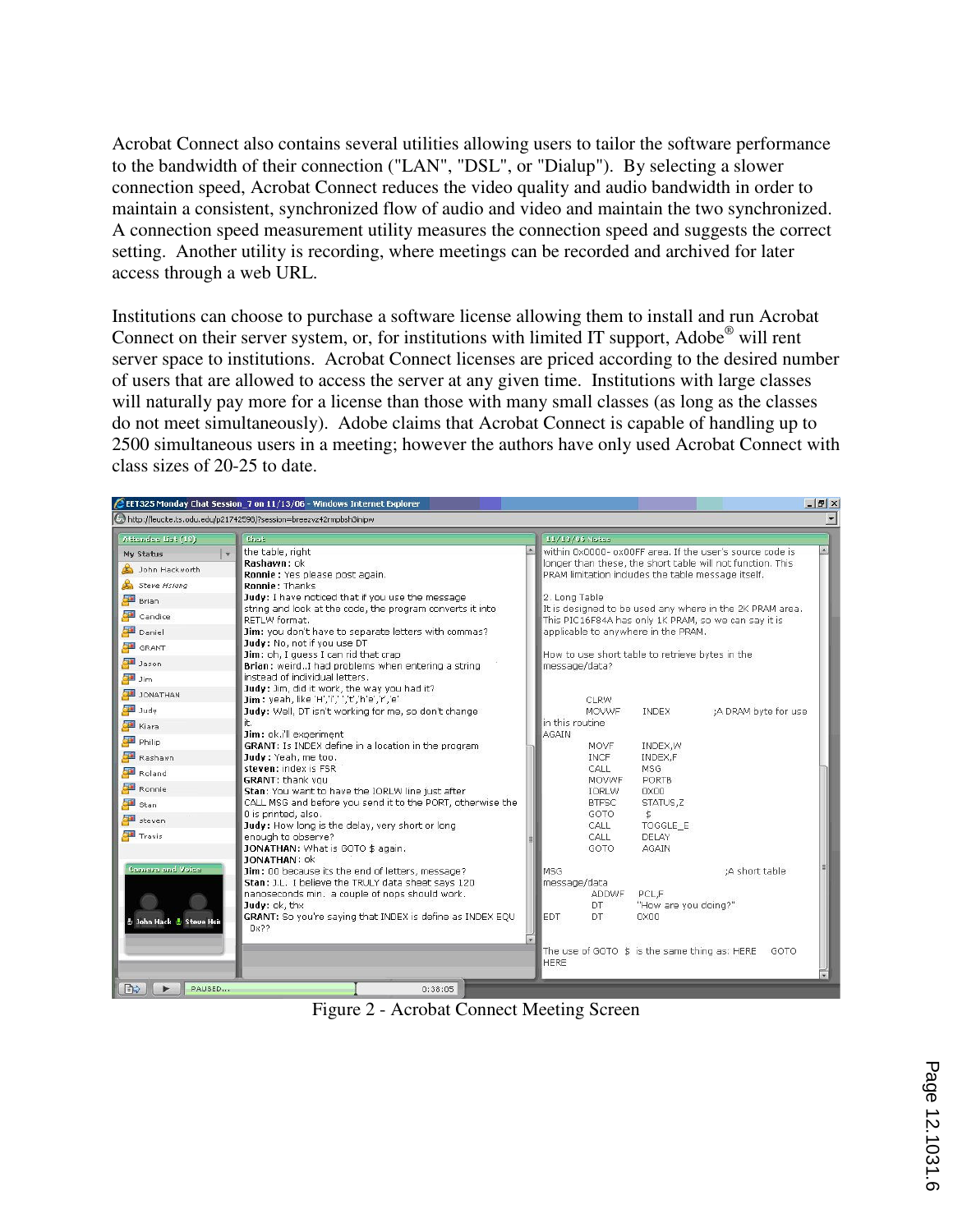## **Microsoft NetMeeting®**

Microsoft's NetMeeting is a collaboration utility included with the Windows operating system. Its features include audio and video communication, whiteboard, chat, and application and file sharing. User-to-user connections with NetMeeting require that the meeting attendees enter the current internet protocol (IP) address of the moderator. This presents several potential connection problems since many computer networks use dynamic IP assignment and many IPs are deliberately hidden behind firewalls. Also, there is a potential security problem with hosts distributing their IP addresses to users. To satisfy user objections to releasing private IP addresses, Microsoft initially provided an internet locater server (ILS) in which meeting moderators could store their email address and IP address. This allows the moderator to "hide" their IP by having the attendees contact the ILS server, give the moderator's email address, and be automatically connected to the desired meeting. However, recently Microsoft turned over ILS server operation to third parties, thereby significantly reducing the security of the system, and in turn relegating NetMeeting to use by clubs and individuals.

For NetMeeting, the maximum user capacity within a given meeting is not specified. However, several extensive analyses have been performed which, as one would expect, determined that as users are added to a meeting, the quality and speed of communication within the meeting decreases.<sup>13</sup> Experience by the authors has shown that in addition to decreased speed, NetMeeting suffers connection consistency problems; i.e., attendees are routinely dropped from the meeting without warning, thereby requiring that they reinitiate the connection. Figure 3 shows a typical NetMeeting screen.

## **Collaboration Software Study Results, Student Survey**

The EET325 Microprocessor Laboratory course was offered in the summer 2006 session, and EET470 Microprocessor System Design course was offered in the fall 2007 semester. All three collaboration applications (Blackboard, Acrobat Connect, and NetMeeting) were utilized, and data was collected in the form of student and faculty opinions (both written opinions and numerical rating polls). Participation in the student surveys was voluntary. A total of 16 students were asked to participate in the survey and 11 responded, resulting in a response rate of 68.8%.

During the summer 2006 session, the EET325 lab course used NetMeeting and Blackboard. During the fall 2006 semester, the EET325 lab course and the EET470 course used Acrobat Connect and Blackboard (Acrobat Connect was not available until the fall 2006 semester). The students recruited from these classes for the survey were those who had used both combinations of software and who could therefore fairly compare the performances of each. The student survey was divided into two sections which were 1) compare Acrobat Connect and Blackboard and 2) compare Acrobat Connect and NetMeeting. Questions centered on the students' opinions of the relative performance of each of the pairs of software when compared to each other. Students were asked to rate each based on a score of 1 to 5, with 1 being worst and 5 being best. The results of these surveys are shown in Tables 1 and 2.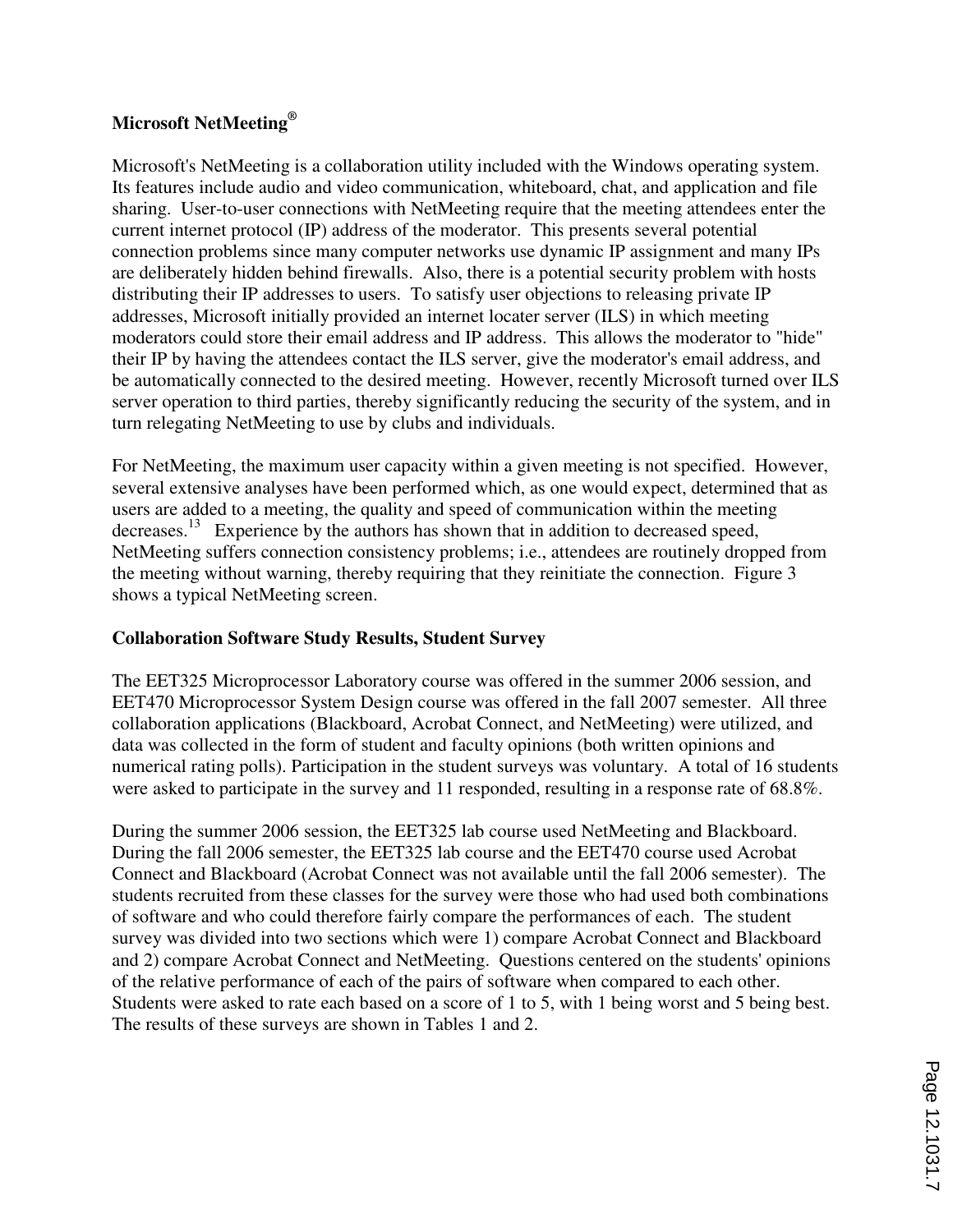

**Figure 3 - NetMeeting Screen** 

| #              | Question                                                       | Acrobat | Blackboard |
|----------------|----------------------------------------------------------------|---------|------------|
|                |                                                                | Connect |            |
| 1              | Rate the flexibility in use of Blackboard and Acrobat Connect. | 4.36    | 2.70       |
|                |                                                                |         |            |
| $\overline{2}$ | Rate the reliability of internet connection in Blackboard and  | 4.36    | 2.10       |
|                | <b>Acrobat Connect.</b>                                        |         |            |
| 3              | Rate the note pad function of Blackboard and Acrobat           | 4.00    | 2.56       |
|                | Connect.                                                       |         |            |
| 4              | Rate the drawing sharing function of Blackboard and Acrobat    | 4.27    | 2.00       |
|                | Connect.                                                       |         |            |
| 5              | Rate the file sharing function of Blackboard and Acrobat       | 4.55    | 2.20       |
|                | Connect.                                                       |         |            |
| 6              | Rate the application sharing function of Blackboard and        | 4.50    | 2.20       |
|                | Acrobat Connect.                                               |         |            |
| 7              | Rate the capability of handling communications of more than 2  | 4.73    | 2.80       |
|                | individuals in Blackboard and Acrobat Connect.                 |         |            |

|  | <b>Table 1 - Acrobat Connect-Blackboard Survey Results</b> |  |
|--|------------------------------------------------------------|--|
|  |                                                            |  |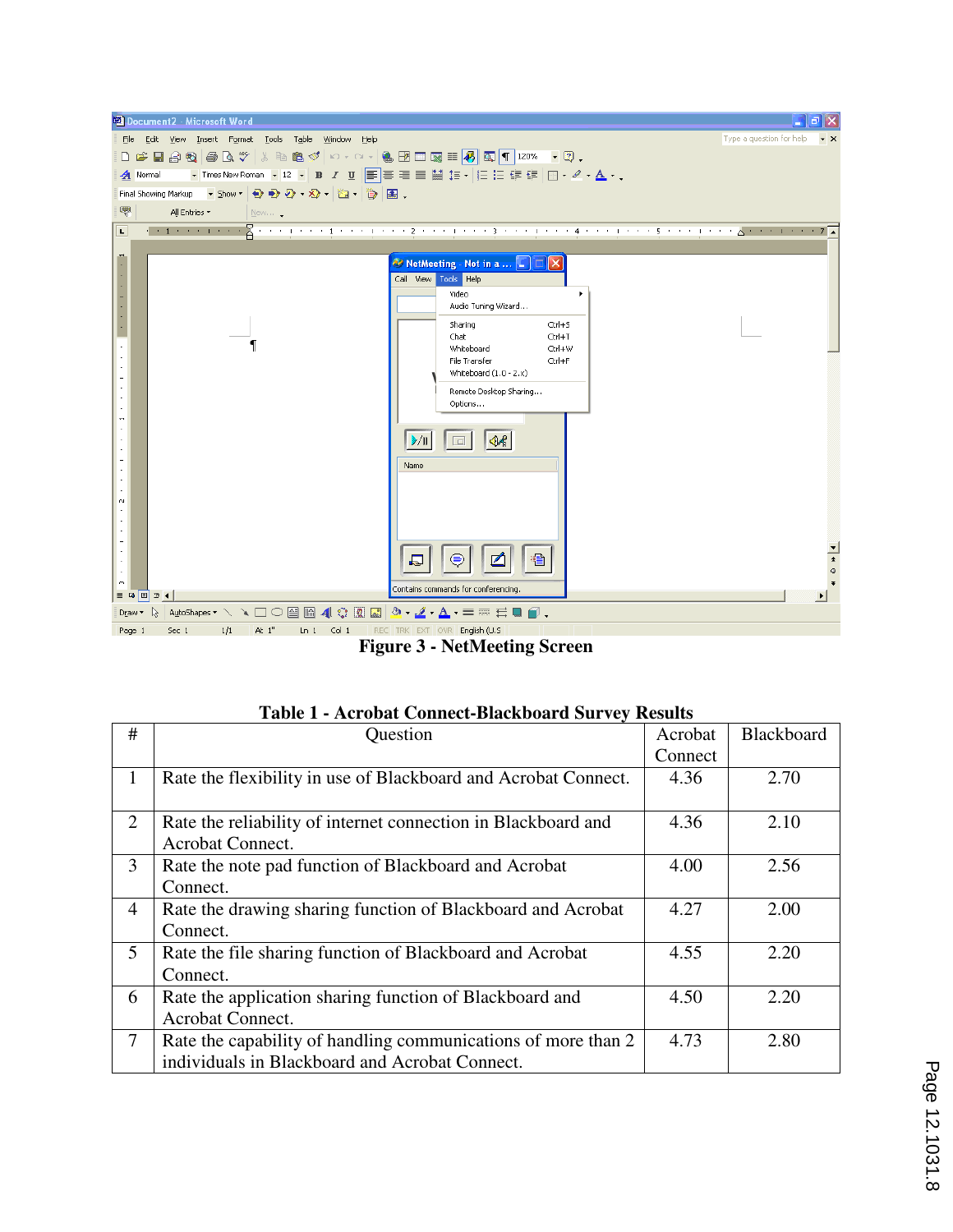| #                        | Question                                                        | Acrob   | NetMeeting |
|--------------------------|-----------------------------------------------------------------|---------|------------|
|                          |                                                                 | Connect |            |
| $\mathbf{1}$             | Rate the general communication quality of NetMeeting and        | 4.55    | 2.70       |
|                          | Acrobat Connect.                                                |         |            |
| $\overline{2}$           | Rate the Audio quality and delay of NetMeeting and Acrobat      | 4.09    | 3.10       |
|                          | Connect.                                                        |         |            |
| 3                        | Rate the Audio flexibility (volume, tuning, and recovery) in    | 3.82    | 3.10       |
|                          | control of NetMeeting and Acrobat Connect.                      |         |            |
| $\overline{4}$           | Rate the Video quality and delay of NetMeeting and Acrobat      | 4.18    | 2.60       |
|                          | Connect.                                                        |         |            |
| 5                        | Rate the Video flexibility (sizing, resolution, on/off control, | 3.45    | 3.00       |
|                          | and recovery) of NetMeeting and Acrobat Connect.                |         |            |
| 6                        | Rate the quality of application sharing in NetMeeting and       | 4.20    | 3.30       |
|                          | Acrobat Connect.                                                |         |            |
| $\overline{\mathcal{L}}$ | Rate the desktop and application sharing capabilities of        | 4.20    | 3.56       |
|                          | NetMeeting and Acrobat Connect.                                 |         |            |
| 8                        | Rate the capability of handling communications of more than 2   | 4.82    | 1.88       |
|                          | individuals in NetMeeting and Acrobat Connect.                  |         |            |
| 9                        | Rate the flexibility and capabilities in NetMeeting and Acrobat | 4.36    | 2.60       |
|                          | Connect.                                                        |         |            |
| 10                       | Rate the recording features of the meeting in NetMeeting and    | 4.45    | 2.30       |
|                          | Acrobat Connect.                                                |         |            |

**Table 2 - Acrobat Connect-NetMeeting Survey Results** 

Table 1 clearly shows that the students considered Acrobat Connect to be preferable to Blackboard. In Table 2, the students considered Acrobat Connect to be far superior to NetMeeting in several categories including questions 1, 4, 8, 9, & 10. Of particular interest is question 7 in Table 1 and question 8 in Table 2, in which the students were asked to compare the communication quality when more than 2 attendees are involved. In both cases the students considered Acrobat Connect to be far superior.

## **Collaboration Software Study Results, Faculty Comments**

Faculty comments comparing the programs tend to agree with the results of the student survey.

"Acrobat Connect is paid software and NetMeeting is free. If the cost is not a factor, I would definitely use Acrobat Connect for my distance learning classes because:

- Acrobat Connect can handle multiple students and NetMeeting cannot.
- Acrobat Connect can record and archive sessions and NetMeeting cannot
- Acrobat Connect has better file sharing and desktop control than NetMeeting
- Acrobat Connect has better communication quality than NetMeeting
- Acrobat Connect has easier audio and video setup than NetMeeting
- Acrobat Connect is flexible in wireless communication and does not require an IP address as NetMeeting does. This makes Acrobat Connect flexible in different internet configurations.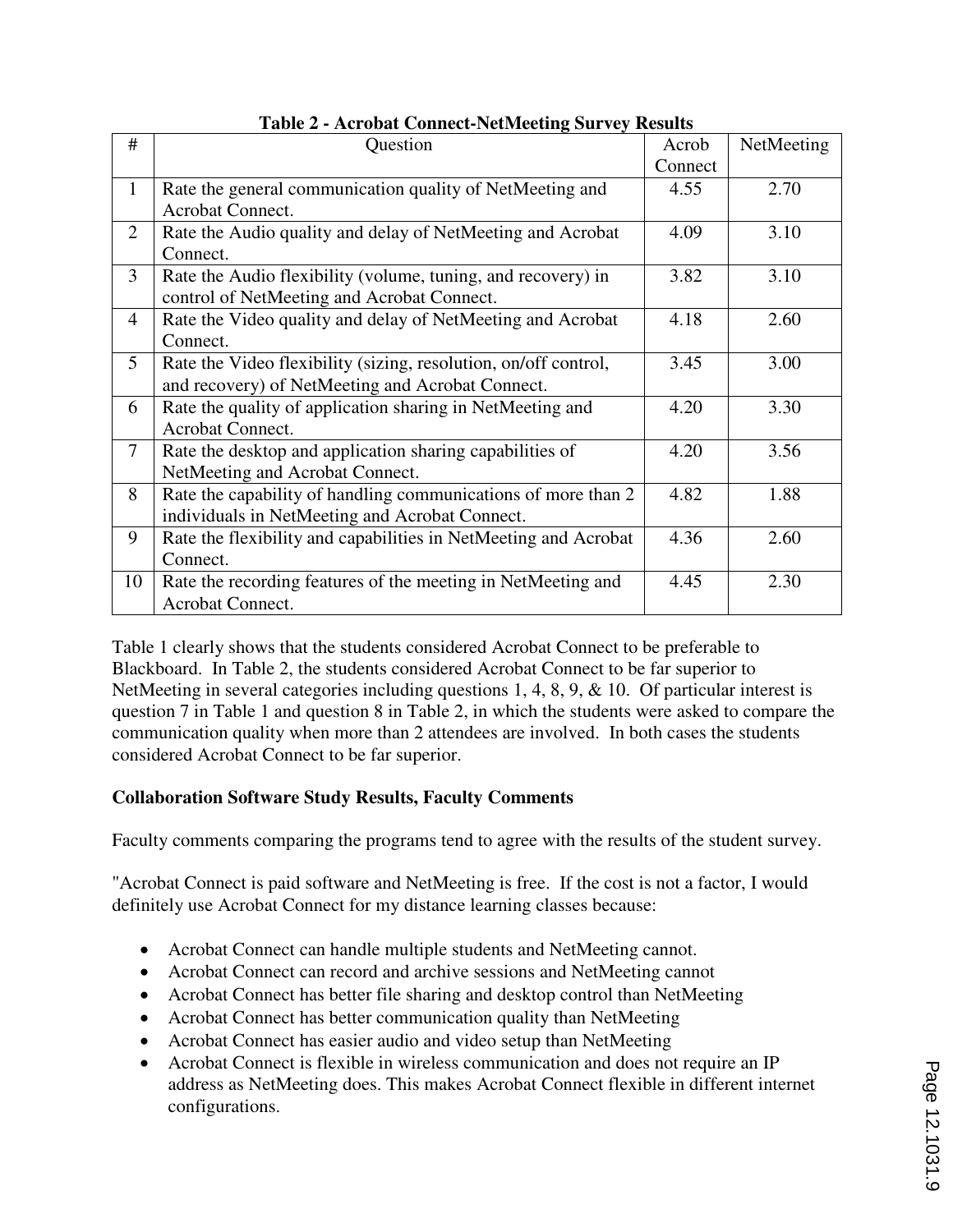- Acrobat Connect is running on a private/customized server and NetMeeting is running on a public server, so Acrobat Connect has better security control than NetMeeting.
- NetMeeting requires a fixed IP address for communication which poses a high risk in internet security.
- Acrobat Connect can accommodate an online lecture session but NetMeeting cannot, other than just for one on one sessions.
- Not being able to resize the video window is a drawback in Acrobat Connect.
- A separate control of audio and video (on/off, sizing) will be a needed improvement on Acrobat Connect."

"Acrobat Connect can not replace Blackboard. Each one has its unique features that are needed for various distance learning activities. The reasons are:

- Acrobat Connect can do multiple student communications in real time. Blackboard cannot.
- Acrobat Connect has real time audio and video features. Blackboard does not.
- Acrobat Connect can record/archive audio and video but not Blackboard.
- Acrobat Connect can assist hardware circuit trouble shooting and software debugging via video and audio. Blackboard cannot.
- Acrobat Connect supports online lectures in real time. Blackboard does not.
- Acrobat Connect supports file real time file and screen sharing. Blackboard does not.
- Blackboard supports documentations/notes/grade posting. Acrobat Connect does not.
- Blackboard supports topic discussions. Acrobat Connect does not.
- Blackboard supports online testing and grading. Acrobat Connect does not
- Blackboard supports class e-mailing and specified group e-mailing. Acrobat Connect does not
- Blackboard provides various options to instructors to manage the course online. Acrobat Connect does not.
- Drawing and note pad functions are about the same between Acrobat Connect and Blackboard.
- Recording and archive functions are about the same between Acrobat Connect and Blackboard.
- Security issues are about the same between Acrobat Connect and Blackboard.
- Communications setup is about the same between Acrobat Connect and Blackboard.
- Multiple students' communications are about the same between Acrobat Connect and Blackboard."

"Both Blackboard and NetMeeting suffer connection consistency problems which resulted in students being dropped from the meeting room at random. In Blackboard, this problem seemed to be amplified when the class sizes exceeded 15-20." (Note: It is possible that this is a problem caused by the institution's IT equipment, and not the software.)